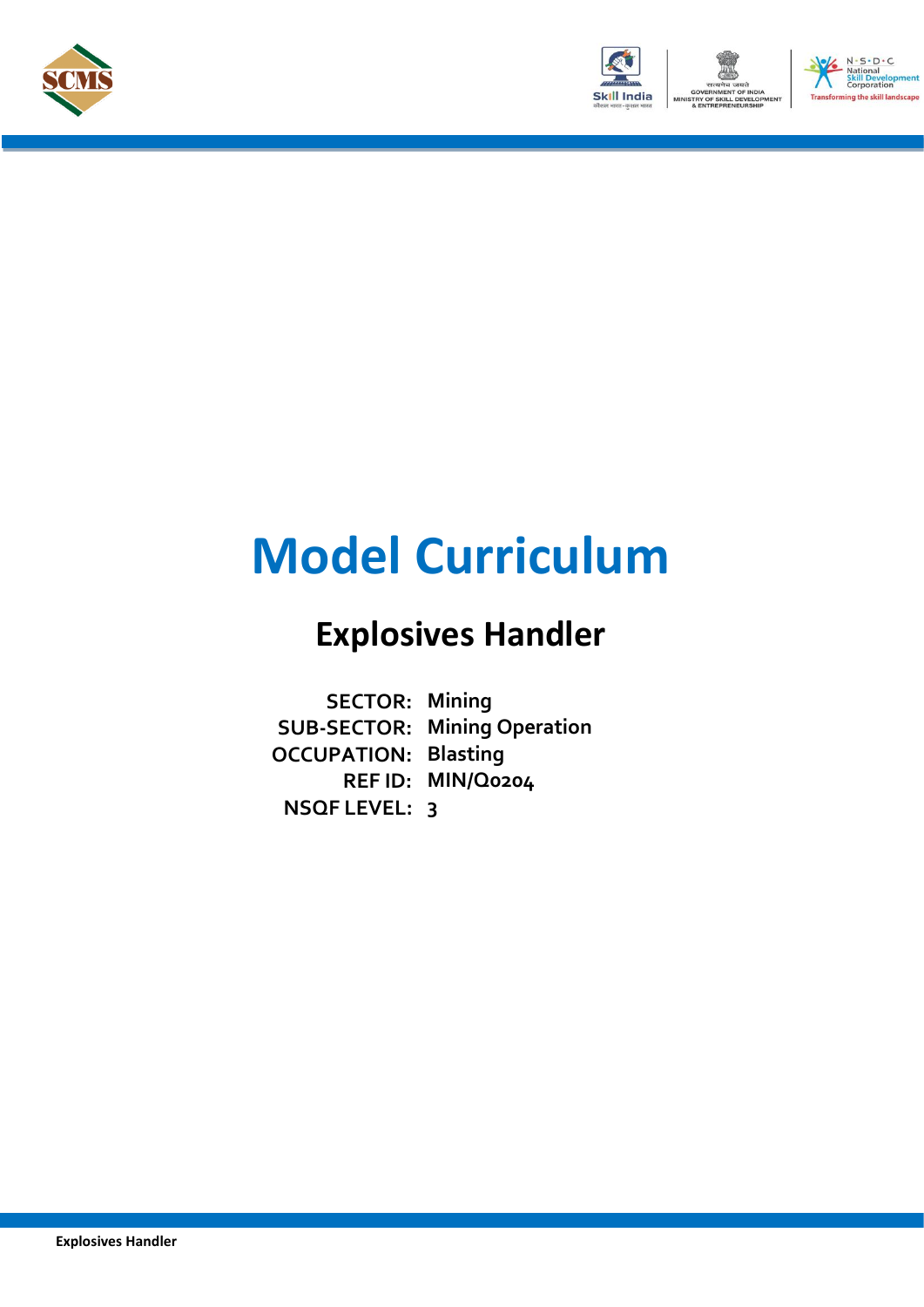



 $S \cdot D \cdot C$ 

he skill landscape

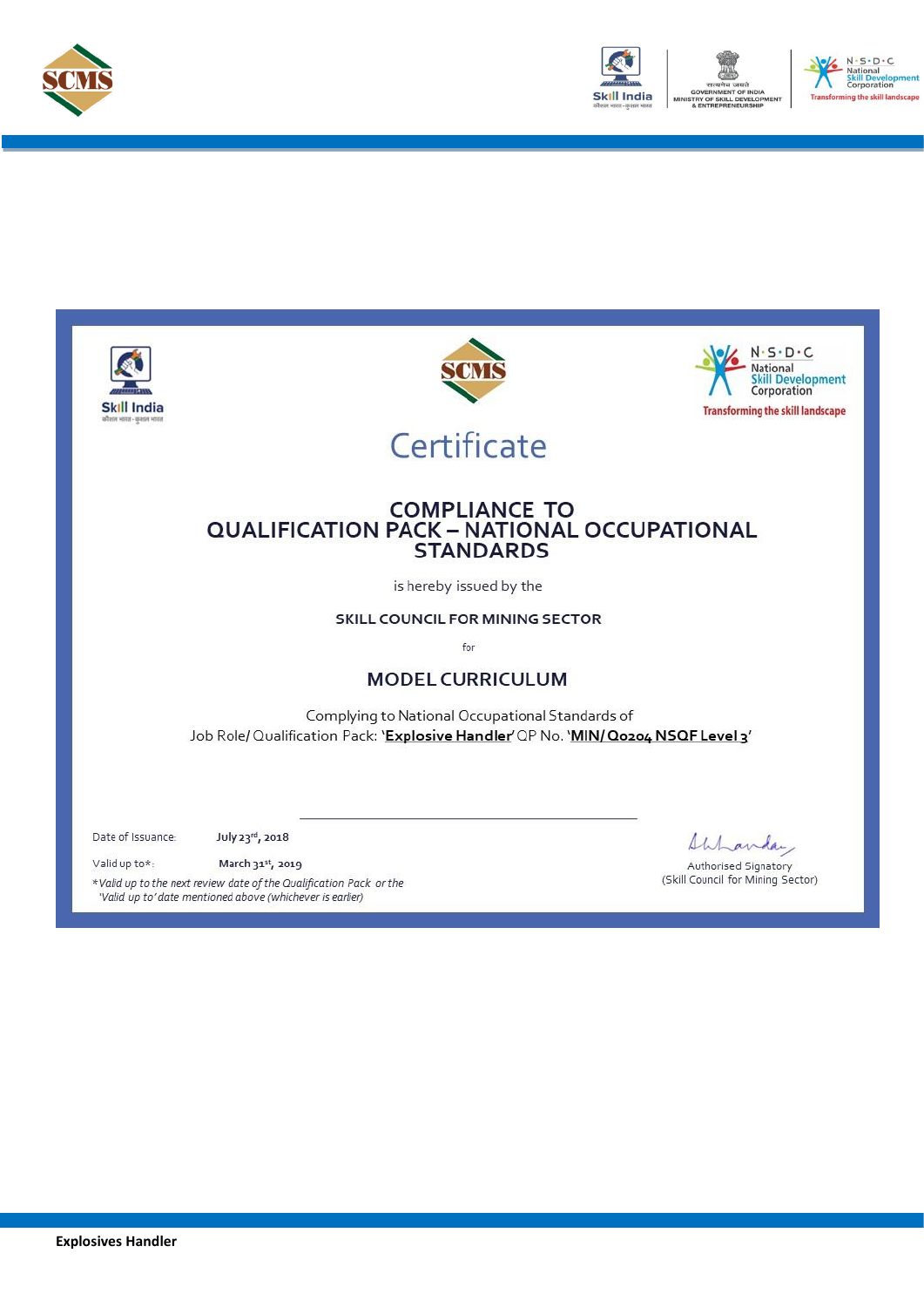



## **TABLE OF CONTENTS**

| 1. Curriculum                           |    |
|-----------------------------------------|----|
| <b>2. Trainer Prerequisites</b>         | በ4 |
| <b>3. Annexure: Assessment Criteria</b> |    |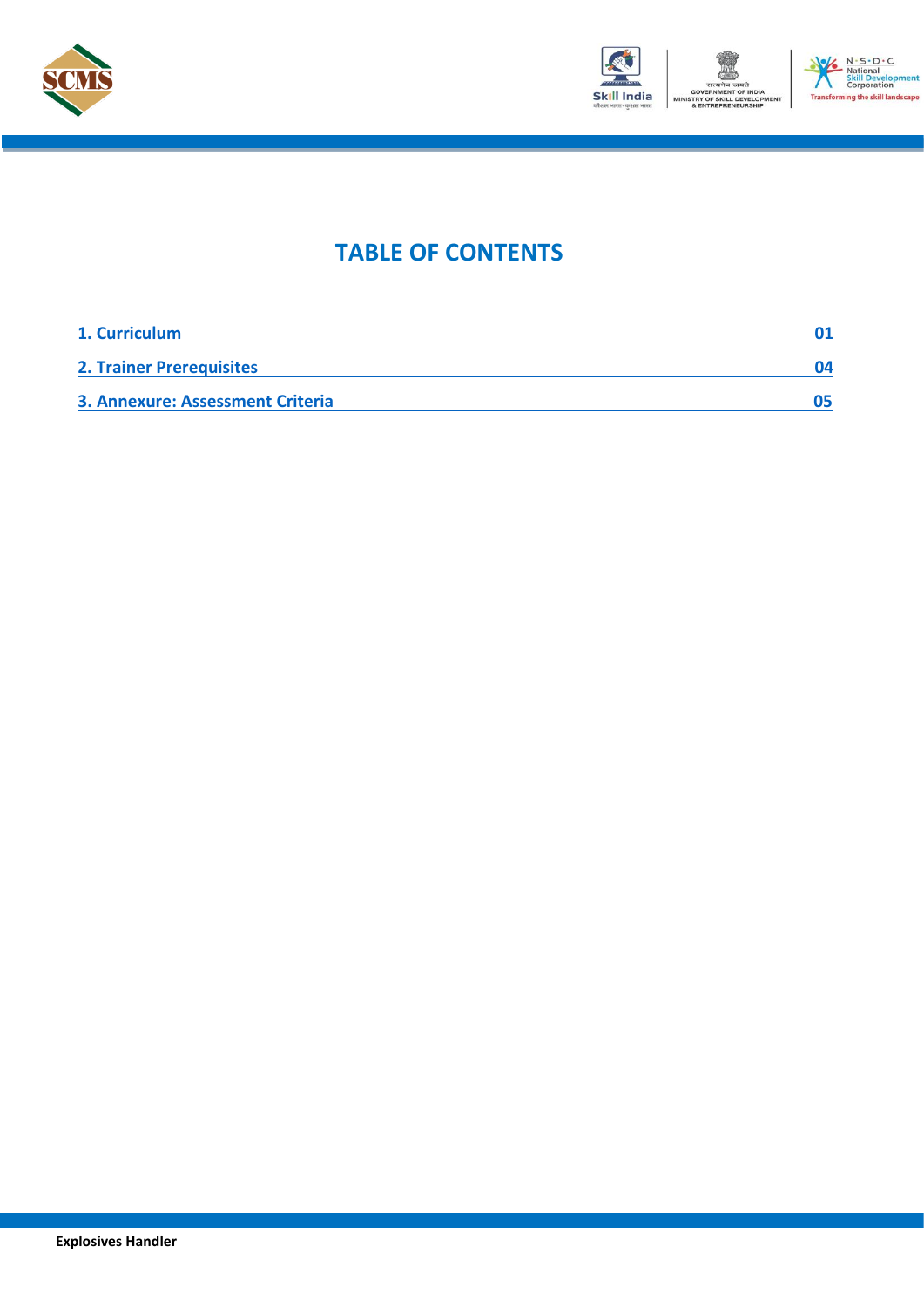



# <span id="page-3-0"></span>**Explosives Handler**

### **CURRICULUM/SYLLABUS**

This program is aimed at training candidates for the job of a "Explosives Handler", in the "Mining & Allied" Sector/Industry and aims at building the following key competencies amongst the learner.

| <b>Program Name</b>                        | <b>Explosives Handler</b>                                              |                     |            |
|--------------------------------------------|------------------------------------------------------------------------|---------------------|------------|
|                                            |                                                                        |                     |            |
| Qualification Pack Name &<br>Reference ID. | MIN/Q0204                                                              |                     |            |
| <b>Version No.</b>                         | 1.0                                                                    | Version update date | 23/07/2018 |
|                                            |                                                                        |                     |            |
| <b>Pre-requisites to Training</b>          | Preferable Class XII                                                   |                     |            |
|                                            |                                                                        |                     |            |
| <b>Training Outcomes</b>                   | After completing this programme, participants will be able to:         |                     |            |
|                                            | Identify and examine explosives.<br>$\bullet$                          |                     |            |
|                                            | Illustrate proper procedure to store explosives<br>$\bullet$           |                     |            |
|                                            | Receipt and Issue of explosive material<br>$\bullet$                   |                     |            |
|                                            | Ensure the safe transport of explosives                                |                     |            |
|                                            | Summarize day to day problem/incidents<br>$\bullet$                    |                     |            |
|                                            | Create reports of routine logging and Documentation                    |                     |            |
|                                            | Illustrate health and safety measures critical for handling explosives |                     |            |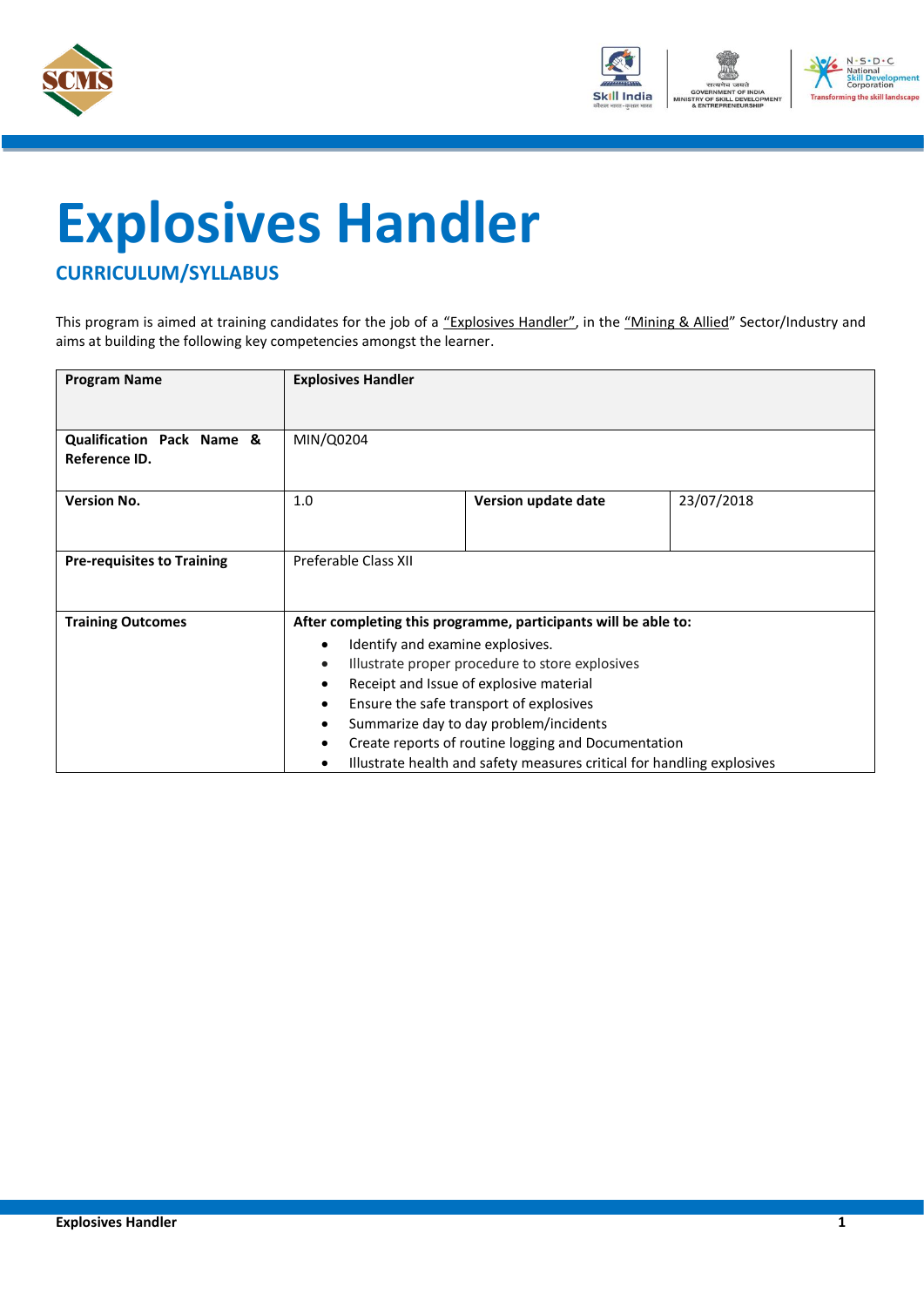



This course encompasses  $\frac{4}{5}$  out of  $\frac{4}{5}$  National Occupational Standards (NOS) of "Explosives Handler" Qualification Pack issued by "Skill Council for Mining Sector".

| Sr.<br>No.     | <b>Module</b>                                                                                                                                                                                                                      | <b>Key Learning Outcomes</b>                                                                                                                                                                                                                                                                                                                                                                                                                                                                                                                                                                                                                                                                                                                             | <b>Equipment Required</b>                                                                                                                                                                                                                                                                                                                                                      |
|----------------|------------------------------------------------------------------------------------------------------------------------------------------------------------------------------------------------------------------------------------|----------------------------------------------------------------------------------------------------------------------------------------------------------------------------------------------------------------------------------------------------------------------------------------------------------------------------------------------------------------------------------------------------------------------------------------------------------------------------------------------------------------------------------------------------------------------------------------------------------------------------------------------------------------------------------------------------------------------------------------------------------|--------------------------------------------------------------------------------------------------------------------------------------------------------------------------------------------------------------------------------------------------------------------------------------------------------------------------------------------------------------------------------|
| $\mathbf{1}$   | <b>Introduction</b><br><b>Theory Duration</b><br>(hh:mm)<br>10:00<br><b>Practical Duration</b><br>(hh:mm)<br>26:00<br><b>Corresponding</b><br><b>NOS Code</b><br><b>Bridge Module</b>                                              | Outline the general discipline in the class room (Do's &<br>$\bullet$<br>Don'ts)<br>Explain the role of explosive handler in mining industry<br>$\bullet$<br>Illustrate benching in quarries, dressing of overhangs,<br>$\bullet$<br>undercuts, fencing, first aid and hygiene<br>Illustrate the standing orders in force at the mine.<br>$\bullet$<br>Practice safety in the vicinity of machinery.<br>$\bullet$<br>Recall the characterize the shot-firing and safety<br>$\bullet$<br>regulations.<br>Decide where to take shelter at the time of blasting<br>$\bullet$<br>Use the basic skills of communication<br>$\bullet$<br>Underline the basic reading capabilities to enable reading<br>$\bullet$<br>of signs, notices and/or cautions at site. | Computer With<br>Internet, LCD Projector,                                                                                                                                                                                                                                                                                                                                      |
| $\overline{2}$ | Handling,<br>examining, and<br>identifying<br>explosives<br><b>Theory Duration</b><br>(hh:mm)<br>40:00<br><b>Practical Duration</b><br>(hh:mm)<br>80:00<br><b>Corresponding</b><br><b>NOS Code</b><br>MIN/N0212                    | Identify the different types of explosives and their use<br>$\bullet$<br>Identify the different types of detonators and their use.<br>$\bullet$<br>Ensure the use of variety gauges and equipment such as<br>$\bullet$<br>galvanometer, multi-meters, ring gauges etc. to detect<br>defects and deterioration in explosive materials.<br>Examine shot holes and test firing circuits<br>$\bullet$<br>Prepare quality deficiency reports<br>$\bullet$                                                                                                                                                                                                                                                                                                     | Helmet, Dust Mask,<br>Goggles, Ear Plug, Gloves,<br>Reflective Jacket, Safety<br>Belt, Gum Boots/ Safety<br>shoes, Fire Extinguisher<br>Cylinders, First Aid Box,<br>Fire Fighting Charts, First<br>Aid Charts, Computer with<br>Internet, Demonstration<br>Table, Aluminum box,<br>Wooden box, Dummy<br>explosive, Exploder,<br>Blasting Cable, Pin Up<br>Boards, White Board |
| 3              | Receipt, storage,<br>packing, issue, and<br>transportation of<br>explosives<br><b>Theory Duration</b><br>(hh:mm)<br>20:00<br><b>Practical Duration</b><br>(hh:mm)<br>40:00<br><b>Corresponding</b><br><b>NOS Code</b><br>MIN/N0213 | Analyze and assign condition codes to stored /received<br>$\bullet$<br>explosives.<br>Ensure proper package of unserviceable explosives for<br>storage<br>Examine damage-in-transit examination of the received<br>$\bullet$<br>explosives<br>Prepare and maintain transit slips for each issue and return<br>$\bullet$<br>transaction<br>Ensures all explosives are properly packaged, marked and<br>$\bullet$<br>labeled in compliance with directives and regulations<br>Examine vehicles prior to loading to determine if the vehicle<br>$\bullet$<br>is suitable for transportation of hazardous materials<br>Recall drivers on proper route plans, fire-fighting procedures<br>$\bullet$<br>and safety concerns prior to release of the vehicle    | Helmet, Dust Mask,<br>Goggles, Ear Plug, Gloves,<br>Reflective Jacket, Safety<br>Belt, Gum Boots/ Safety<br>shoes, Fire Extinguisher<br>Cylinders, First Aid Box,<br>Fire Fighting Charts, First<br>Aid Charts, Computer with<br>Internet, Demonstration<br>Table, Aluminum box,<br>Wooden box, Dummy<br>explosive, Exploder,<br>Blasting Cable, Pin Up<br>Boards, White Board |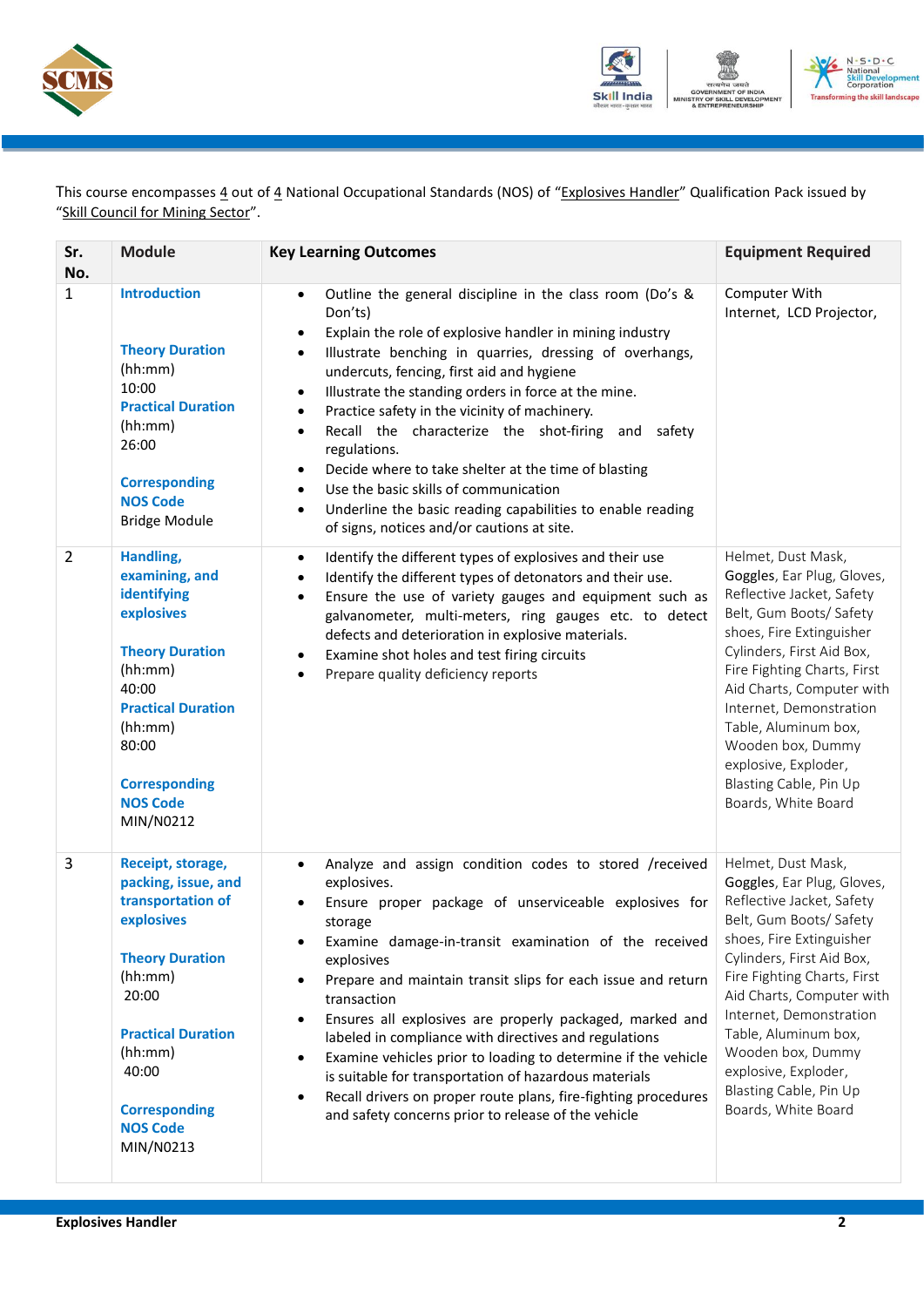





| 4 | <b>Carry out</b><br>documentation<br>and reporting<br><b>Theory Duration</b><br>(hh:mm)<br>15:00<br><b>Practical Duration</b><br>(hh:mm)<br>37:00<br><b>Corresponding</b><br><b>NOS Code</b><br>MIN/N0214 | Report problems/incidents in a timely manner<br>Follow reporting procedures as prescribed by the employer<br>$\bullet$<br>Identify documentation to be completed in one's role<br>$\bullet$<br>Record details accurately using the appropriate format<br>$\bullet$<br>Ensure completion of all documentation within stipulated<br>$\bullet$<br>time.<br>Ensure documents are available to appropriate authorities<br>$\bullet$<br>to inspect.                                                                                                                                                                                                                                                                                                                                                   | Helmet, Dust Mask,<br>Goggles, Ear Plug, Gloves,<br>Reflective Jacket, Safety<br>Belt, Gum Boots/ Safety<br>shoes, Fire Extinguisher<br>Cylinders, First Aid Box,<br>Fire Fighting Charts, First<br>Aid Charts, Computer with<br>Internet, Demonstration<br>Table, Aluminum box,<br>Wooden box, Dummy<br>explosive, Exploder,<br>Blasting Cable, Aluminum<br>container |
|---|-----------------------------------------------------------------------------------------------------------------------------------------------------------------------------------------------------------|-------------------------------------------------------------------------------------------------------------------------------------------------------------------------------------------------------------------------------------------------------------------------------------------------------------------------------------------------------------------------------------------------------------------------------------------------------------------------------------------------------------------------------------------------------------------------------------------------------------------------------------------------------------------------------------------------------------------------------------------------------------------------------------------------|------------------------------------------------------------------------------------------------------------------------------------------------------------------------------------------------------------------------------------------------------------------------------------------------------------------------------------------------------------------------|
| 5 | <b>Health &amp; Safety</b><br><b>Theory Duration</b><br>(hh:mm)<br>20:00<br><b>Practical Duration</b><br>(hh:mm)<br>62:00<br><b>Corresponding</b><br><b>NOS Code</b><br>MIN/N0204                         | Categorize storage and transport of hazardous materials<br>$\bullet$<br>compliant with safety guidelines prescribed by DGMS.<br>Function how to deal with misfires as per statutory<br>$\bullet$<br>requirement<br>Outline the safety regulations and procedures in case of fire<br>$\bullet$<br>hazard.<br>Make use of various grades of fire extinguishers.<br>$\bullet$<br>Adopt responsibly and safety, so that safety of yourself and<br>$\bullet$<br>other is not at risk, including members of the public<br>Demonstrate, careful practices in handling explosives.<br>$\bullet$<br>Identify characteristics of post-blast fumes and take<br>$\bullet$<br>necessary precautions.<br>Make use of safety gear such as hard hat, respiratory<br>protection, eye protection, ear protection. | Helmet, Dust Mask,<br>Goggles, Ear Plug, Gloves,<br>Reflective Jacket, Safety<br>Belt, Gum Boots/ Safety<br>shoes, Fire Extinguisher<br>Cylinders, First Aid Box,<br>Fire Fighting Charts, First<br>Aid Charts, Computer with<br>Internet, Demonstration<br>Table, Aluminum box,<br>Wooden box, Dummy<br>explosive, Exploder,<br><b>Blasting Cable</b>                 |
|   | <b>Total Duration</b><br><b>Theory Duration</b><br>105:00<br><b>Practical Duration</b><br>245:00                                                                                                          | <b>Unique Equipment Required:</b><br>Explosive Van as per DGMS, Helmet, Dust Mask, Goggles, Ear Plug, Gloves, Reflective Jacket,<br>Safety Belt, Gum Boots/ Safety shoes, Fire Extinguisher Cylinders, First Aid Box, Fire Fighting<br>Charts, First Aid Charts, Aluminum box, Wooden box, Dummy explosive, Exploder, Blasting Cable                                                                                                                                                                                                                                                                                                                                                                                                                                                            |                                                                                                                                                                                                                                                                                                                                                                        |

Grand Total Course Duration: 350 Hours, 0 Minutes (This syllabus/ curriculum has been approved by SSC: Skill Council for Mining Sector)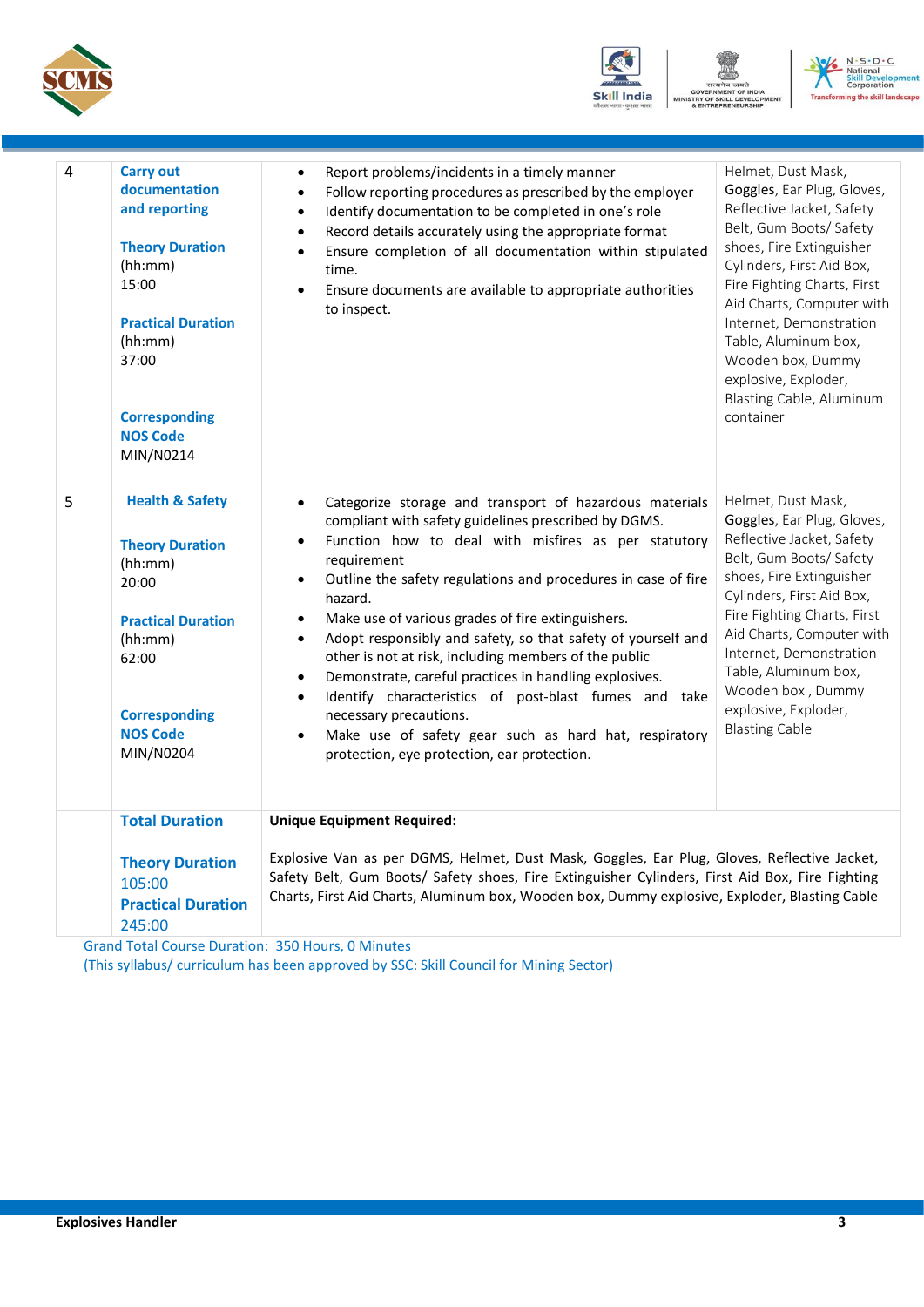



### <span id="page-6-0"></span>**Trainer Prerequisites for Job role: "Explosives Handler" mapped to Qualification Pack: "MIN/Q0204"**

| Sr.          | Area                  | <b>Details</b>                                                                                                                              |  |  |
|--------------|-----------------------|---------------------------------------------------------------------------------------------------------------------------------------------|--|--|
| <b>No</b>    |                       |                                                                                                                                             |  |  |
|              |                       |                                                                                                                                             |  |  |
| $\mathbf{1}$ | <b>Description</b>    | To deliver accredited training service, mapping to the curriculum detailed above, in accordance<br>with the Qualification Pack "MIN/Q0204". |  |  |
| 2            | Personal              | This job requires sensitivity to problem solving, safety orientation, reading, writing and                                                  |  |  |
|              | <b>Attributes</b>     | communication skills and good agility. The person should be of good physical condition with                                                 |  |  |
|              |                       | good vision and must pass through periodic medical tests.                                                                                   |  |  |
| 3            | <b>Minimum</b>        | Class X/ITI or                                                                                                                              |  |  |
|              | Educational           | Diploma in Mining/ Mechanical or                                                                                                            |  |  |
|              | <b>Qualifications</b> | B-Tech in Mining/ Mechanical                                                                                                                |  |  |
| 4a           | <b>Domain</b>         | Certified for Job Role: "Explosives Handler" mapped to QP: "MIN/Q0204". Minimum accepted                                                    |  |  |
|              | <b>Certification</b>  | score is 80%                                                                                                                                |  |  |
| 4b           | <b>Platform</b>       | Recommended that the Trainer is certified for the Job Role: "Trainer", mapped to the                                                        |  |  |
|              | <b>Certification</b>  | Qualification Pack: "MEP/Q0102". Minimum accepted score as per SSC guideline is 80%.                                                        |  |  |
| 5            | <b>Experience</b>     | Class $X/$ ITI – 6 years<br>1.                                                                                                              |  |  |
|              |                       | Diploma in Mining - 5 years<br>2.                                                                                                           |  |  |
|              |                       | B-Tech in Mining $-4$ years<br>3.                                                                                                           |  |  |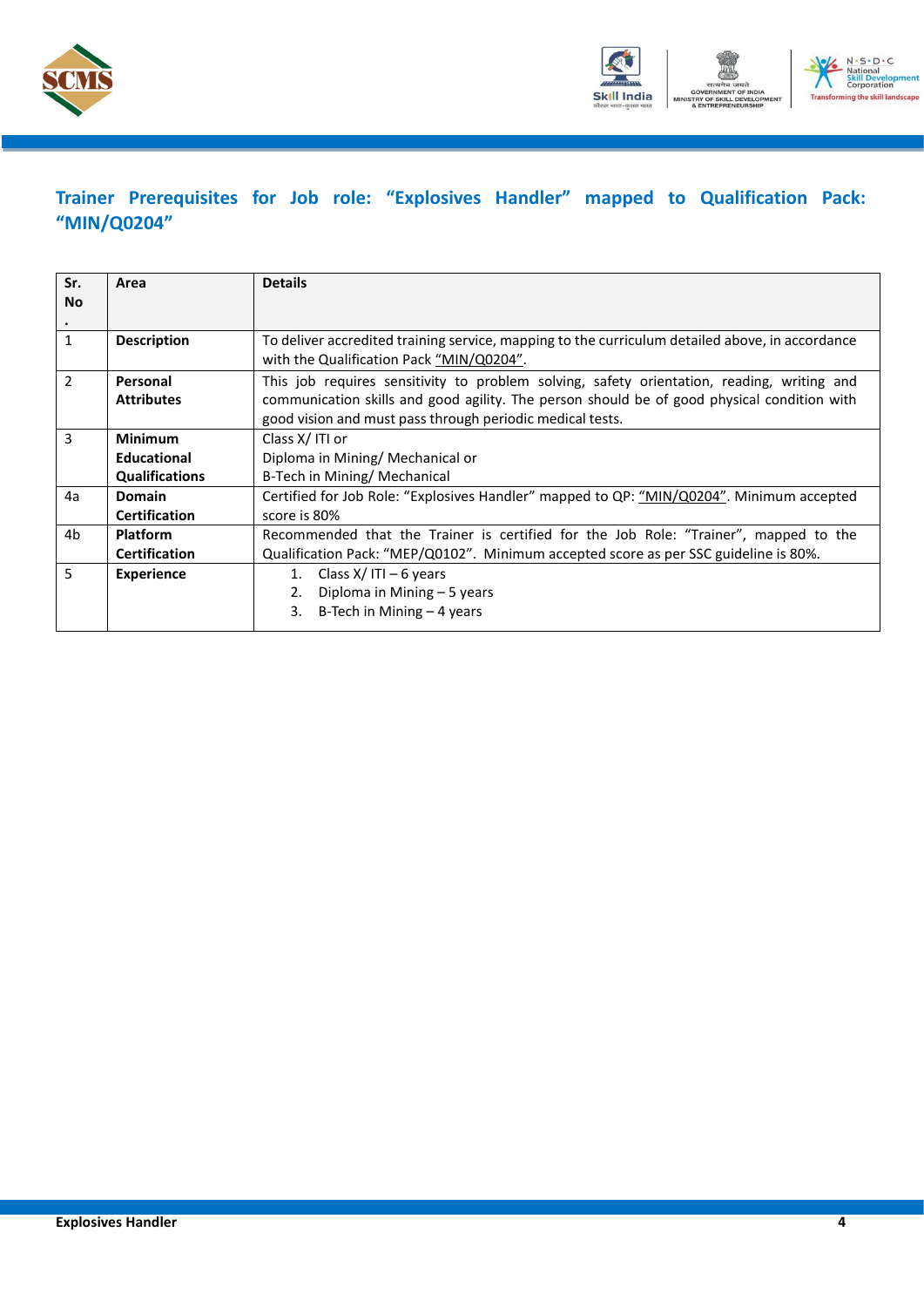



#### <span id="page-7-0"></span>**Annexure: Assessment Criteria**

| <b>Assessment Criteria for Explosives Handler</b> |                                        |
|---------------------------------------------------|----------------------------------------|
| <b>Job Role</b>                                   | <b>Explosives Handler</b>              |
| <b>Qualification Pack</b>                         | <b>MIN/Q0204</b>                       |
| Sector Skill Council                              | <b>Skill Council for Mining Sector</b> |

#### **Guidelines for Assessment**

1.Criteria for assessment for each Qualification Pack will be created by the Sector Skill Council. Each Performance Criteria (PC) will be assigned marks proportional to its importance in NOS. SSC will also lay down proportion of marks for Theory and Skills Practical for each PC

2.The assessment for the theory part will be based on knowledge bank of questions created by the SSC.

3.Individual assessment agencies will create unique question papers for theory part for each candidate at each examination/training center (as per assessment criteria below).

4.Individual assessment agencies will create unique evaluations for skill practical for every student at each examination/training Centre based on these criteria.

5.To pass the Qualification Pack, every trainee should score a minimum of 50% in every NOS

6. In case of successfully passing only certain number of NOS's, the trainee is eligible to take subsequent assessment on the balance NOS's to pass the Qualification Pack

|                                                                                             |                                                                                                                                                                           | <b>Marks Allocation</b>               |        |                |                                   |
|---------------------------------------------------------------------------------------------|---------------------------------------------------------------------------------------------------------------------------------------------------------------------------|---------------------------------------|--------|----------------|-----------------------------------|
| <b>Assessment Outcome</b>                                                                   | <b>Assessment Criteria</b>                                                                                                                                                | <b>Marks</b><br><b>Total</b><br>(100) | Out Of | <b>Theory</b>  | <b>Skills</b><br><b>Practical</b> |
| 1. MIN/N 0212<br>(handling, examining, and<br>identifying explosives)                       | PC <sub>1</sub> .<br>Identify different types of<br>explosives and their use                                                                                              | 25                                    | 5      | $\overline{2}$ | 3                                 |
|                                                                                             | PC <sub>2</sub> .<br>Identify different types of<br>detonators and their use.                                                                                             |                                       | 5      | $\overline{2}$ | 3                                 |
|                                                                                             | Use a variety of gauges and<br>PC3.<br>equipment such as galvanometer,<br>multimeters, ring gauges etc. to detect<br>defects and deterioration in explosive<br>materials. |                                       | 5      | $\mathbf{1}$   | 4                                 |
|                                                                                             | PC4<br>Examine shot holes and test<br>firing circuits                                                                                                                     |                                       | 5      | $\mathbf{0}$   | 5                                 |
|                                                                                             | PC5.<br>Prepare quality deficiency<br>reports                                                                                                                             |                                       | 5      | $\overline{2}$ | 3                                 |
|                                                                                             |                                                                                                                                                                           | <b>Total</b>                          | 25     | $\overline{ }$ | 18                                |
| 2. MIN/N 0213<br>(receipt, storage, packing,<br>issue, and transportation<br>of explosives) | PC1. Test and assign condition codes<br>to stored /received explosives.                                                                                                   | 25                                    | 4      | $\mathbf{1}$   | 3                                 |
|                                                                                             | PC <sub>2</sub> .<br>Properly<br>packages<br>unserviceable explosives for storage                                                                                         |                                       | 4      | 1              | 3                                 |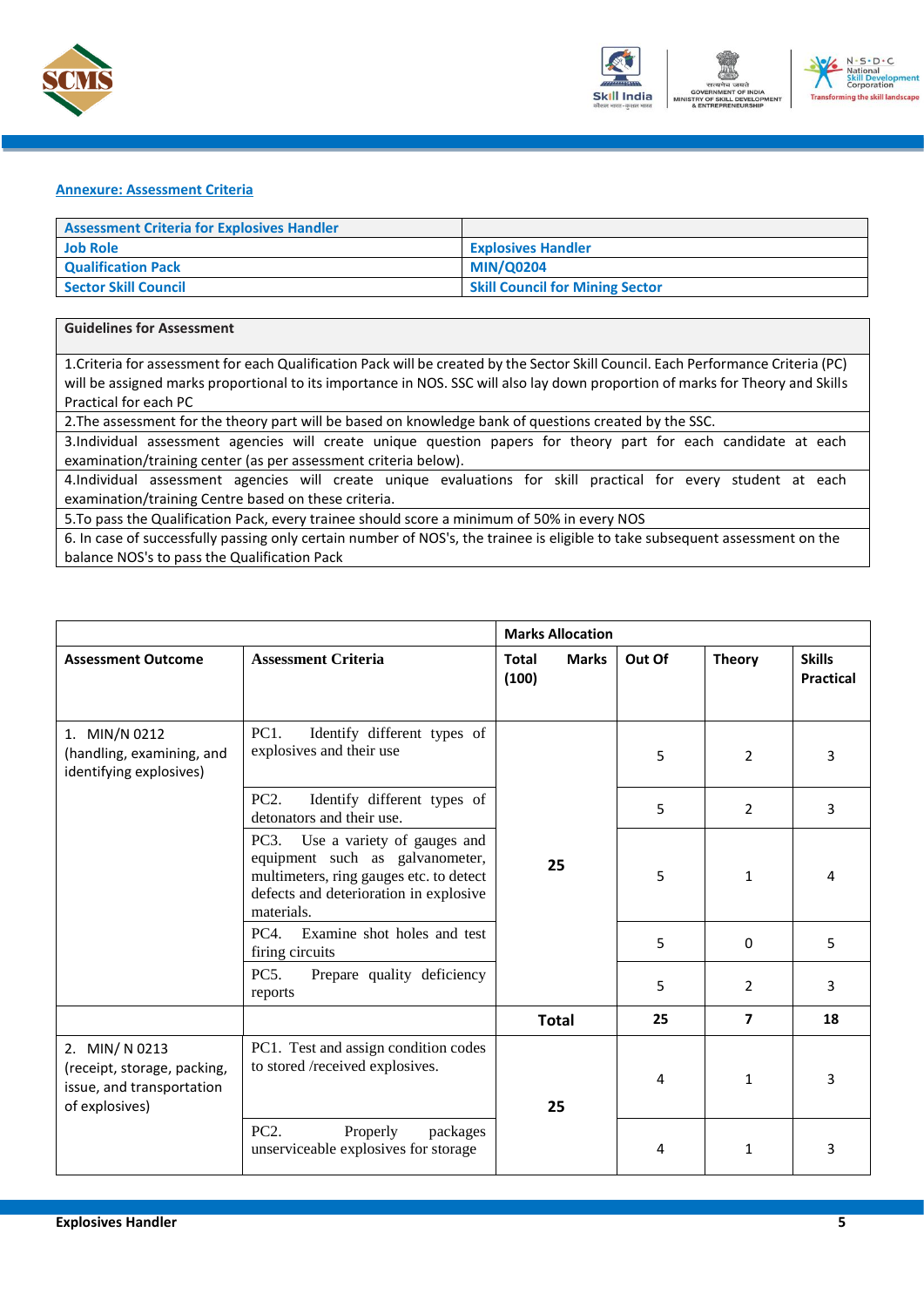





|                                                                                      | PC3.<br>Performs damage-in-transit<br>examination<br>$\sigma$ f<br>the<br>received<br>explosives                                           |              | 3  | 0              | 3              |
|--------------------------------------------------------------------------------------|--------------------------------------------------------------------------------------------------------------------------------------------|--------------|----|----------------|----------------|
|                                                                                      | PC4. Prepares and maintains transit<br>slips for each issue and return<br>transaction                                                      |              | 4  | 1              | 3              |
|                                                                                      | PC5.<br>Ensures all explosives are<br>properly packaged, marked and<br>labelled in compliance with directives<br>and regulations           |              | 3  | 1              | $\overline{2}$ |
|                                                                                      | PC6. Visually examine vehicles prior<br>to loading to determine if the vehicle<br>is suitable for transportation of<br>hazardous materials |              | 3  | 1              | $\overline{2}$ |
|                                                                                      | PC7. Briefs drivers on proper route<br>plans, fire-fighting procedures and<br>safety concerns prior to release of the<br>vehicle           |              | 4  | 1              | 3              |
|                                                                                      |                                                                                                                                            | <b>Total</b> | 25 | 6              | 19             |
| 3. MIN /N 0214<br>(carry out<br>documentation and<br>reporting Explosive<br>Handler) | PC1. Report problems/incidents in a<br>timely manner                                                                                       | 25           | 5  | 2              | 3              |
|                                                                                      | PC2. Follow reporting procedures as<br>prescribed by the employer                                                                          |              | 4  | $\mathbf{1}$   | 3              |
|                                                                                      | PC3. Identify documentation to be<br>completed in one's role                                                                               |              | 4  | 1              | 3              |
|                                                                                      | PC4. Record details accurately using<br>the appropriate format                                                                             |              | 4  | $\overline{2}$ | $\overline{2}$ |
|                                                                                      | PC5.<br>Complete all documentation<br>within stipulated time.                                                                              |              | 4  | 1              | 3              |
|                                                                                      | PC6. Ensure documents are available<br>to appropriate authorities to inspect                                                               |              | 4  | 1              | 3              |
|                                                                                      |                                                                                                                                            | <b>Total</b> | 25 | 8              | 17             |
| 4. MIN/N0204<br>(Health and Safety)                                                  | PC1. Perform storage and transport of<br>hazardous materials compliant with<br>safety guidelines prescribed by<br>DGMS.                    | 30           | 4  | 1              | 3              |
|                                                                                      | PC2. Deal with misfires as per<br>statutory requirement                                                                                    |              | 3  | $\mathbf{1}$   | $\overline{2}$ |
|                                                                                      | PC3. Comply with safety regulations<br>and procedures in case of fire hazard.                                                              |              | 3  | $\overline{2}$ | $\mathbf{1}$   |
|                                                                                      | PC4. Operate various grades of fire<br>extinguishers.                                                                                      |              | 3  | 0              | 3              |